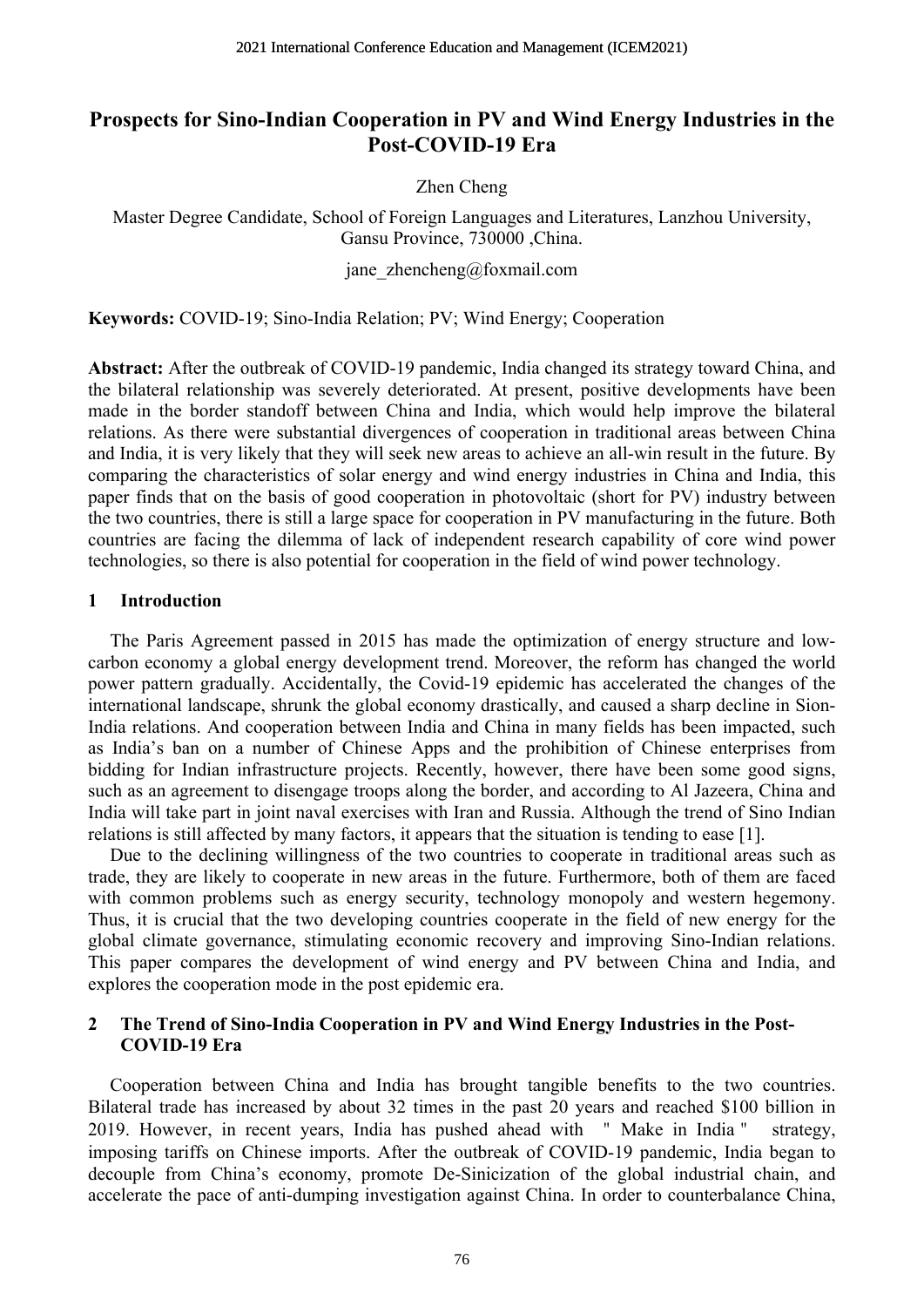India actively promoted the Quadrilateral Security Dialogue with the United States, Australia and Japan to accelerate Indo-Pacific Strategy. The current Sino-Indian relations hinder the economic circulation between the two countries, and, to a certain extent, also affect the cooperation of PV and wind power industries between them. In order to protect the local PV manufacturing industry, India imposed a 25% safeguard tariff on China's PV products in July 2018, which led to a 27% year-onyear decrease in China's PV module exports to India in the same year [2]. But this protective policy failed to improve the market competitiveness of India's PV manufacturing industry, increased the cost of the development of the industry and delayed the completion of the Nehru National Solar Energy Programme (short for JNNSM).

A sharp economic contraction, resulting from successive lockdown for controlling the epidemic, is a top priority for India. Playing an irreplaceable role in the international industrial chain, China is indispensable for India's economic recovery. Moreover, the two major developing countries have been in close contact with each other for many years. With similar energy structure, they also have similar demands in the field of new energy. Therefore, there are challenges as well as opportunities for the cooperation between China and India in PV and wind power industries.

#### **3 Cooperation Potential in PV Industry between China and India**

### **3.1 Development of PV industry in China and India**

After Modi came to power, India's government promoted the renewable energy development plan and seek international influence in this field, establishing the International Solar Alliance with France in 2015. India's PV industry has made great progress, as shown in Table.1, the cumulative installed PV capacity of India increased to 3,673MW in 2014, with a year-on-year growth rate of over 300%. From 2008 to 2018, India's cumulative installed PV capacity grew at an average annual rate of 101.3%, and the capacity exceeded 35GW in 2019.

| Year | Solar   |        | Wind    |        |
|------|---------|--------|---------|--------|
|      | China   | India  | China   | India  |
| 2009 | 0.415   | 0.028  | 17.599  | 10.925 |
| 2010 | 1.022   | 0.039  | 29.633  | 13.184 |
| 2011 | 3.108   | 0.065  | 46.355  | 16.179 |
| 2012 | 6.719   | 0.566  | 61.597  | 17.3   |
| 2013 | 17.759  | 0.926  | 76.737  | 18.42  |
| 2014 | 28.399  | 3.673  | 96.819  | 22.465 |
| 2015 | 43.549  | 5.593  | 131.048 | 25.088 |
| 2016 | 77.809  | 9.879  | 148.517 | 28.7   |
| 2017 | 130.822 | 18.152 | 164.374 | 32.848 |
| 2018 | 175.237 | 27.355 | 184.665 | 35.288 |
| 2019 | 205.493 | 35.06  | 210.478 | 37.505 |

**Table 1.** The cumulative installed solar and wind power in China and India (GW) [3]

China issued several opinions on promoting the development of PV industry in 2013, and National Energy Administration issued "the 13th Five-Year Planning for Solar Energy Development" in 2016. China not only accelerated the development of local PV industry, but also committed to the sustainable development of global energy. In 2014, China established APEC Sustainable Energy Center. China's PV industry has made great progress, as shown in Table.1, the newly added installed capacity of PV was 1,040MW in 2013, ranking first in the world for the first time. In 2019, China's installed PV capacity reached 206GW, and the newly added installed capacity of PV exceeded 30GW, ranking the first in the world for seven consecutive years.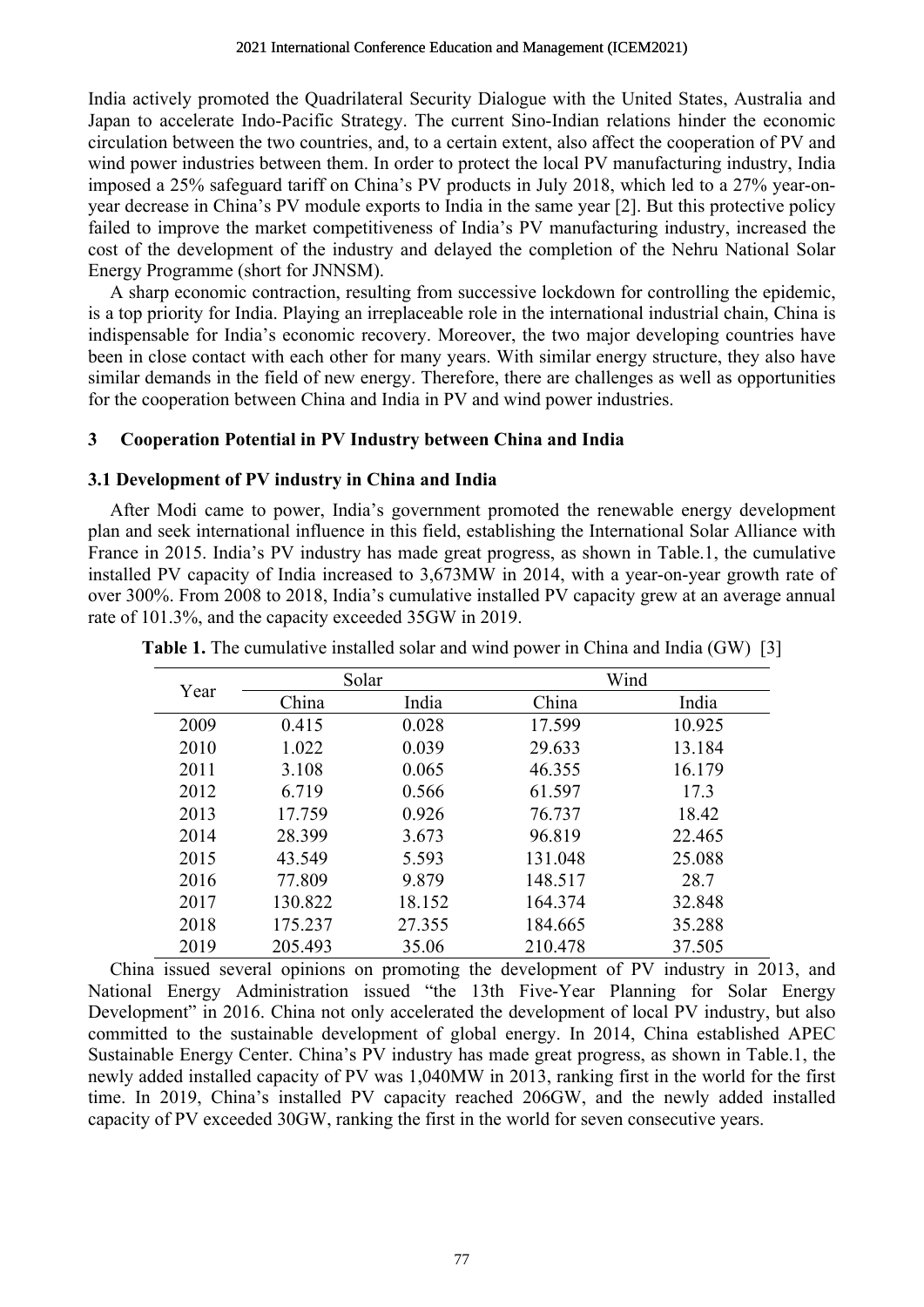

**Figure 1.** Development trend of solar and wind energy in India and China [3]

### **3.2 Characteristics of PV Industry in China and India**

#### **3.2.1 The Weakness of PV Industry in India**

The lack of manufacturing capacity in India hindered the development of its PV industry, and the problem is further exposed in the post-COVID-19 era. In 2009, India launched the "Jawaharlal Nehru National Solar Mission", which expects that the solar grid connected power generation capacity will increase to 100GW in 2022. The capacity of Indian PV cell and module manufacturing was only 3.2GW and 8.4 GW in 2017, respectively [4]. Affected by the COVID-19, the capacity of its installed PV in the first half of 2020 was 1.3GW, which caused a 60% decrease compared with the 3.2GW installed PV capacity in the first half of 2019.

## **3.2.2 The Advantages of PV Industry in China**

The advantages of China's PV manufacturing industry are high quality, large output and low prices, which can meet the demand of India's PV industry. In 2019, PV modules in China are 15%- 20% cheaper than those in India. In the first quarter of 2018, the average unit price of PV modules exported from China to India was US\$0.34/W, which is close to the cost price including shipping costs. In 2020, the conversion rate of a solar cell developed by a China's company JinkoSolar reached 24.79%, setting a world record [7]. In the first half of 2020, 56% of string inverters in India came from China. Under the 15% protective tariff imposed by India, Chinese manufacturers still have a profit advantage. From a cost perspective, manufacturers of India still prefer to purchase Chinese PV products.

# **3.3 Prospects for Sino-India Cooperation in PV Manufacturing Industry**

There is a good foundation for cooperation in the PV manufacturing industry between China and India. According to a survey from Mercom India Research, in the first half of 2020,the largest module suppliers in the Indian PV industry are all Chinese companies. In 2018, a plant in India invested by a China's PV company was officially put into production. The progress of the two countries' PV industry joint ventures has been slow down by the impact of the COVID-19. With the emergence of covid-19 vaccine and signs of recovery in bilateral relations, China and India have great potential for cooperation in PV manufacturing industry. The trend will be to build PV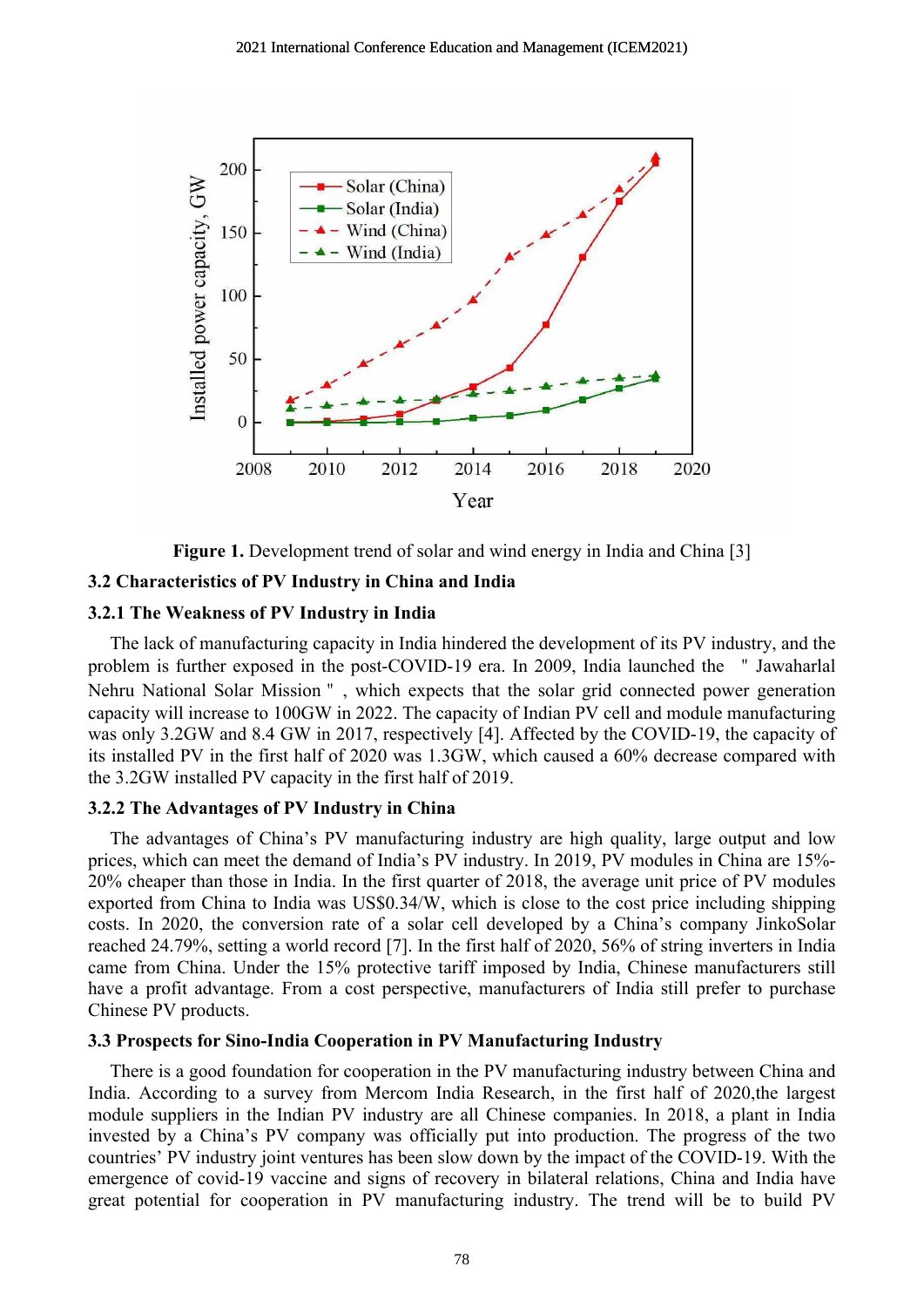companies jointly by the two countries in India.

The advantage of China's PV industry reflects in manufacturing technology, research capabilities and abundant capital, which makes up for the shortcomings of India's PV industry. As China's major overseas PV markets, India has cheap labor and abundant solar resources. In the future, China's PV companies can establish joint ventures with India in the form of technology transfer,helping India establish a mature PV manufacturing industry. This will not only solve the problems of incomplete PV industry chain, slow technological development and insufficient manufacturing capacity in India, but also give full play to their respective market competitiveness and technological innovation advantages in the PV field, and jointly expand the PV market of the two countries through exchanges and cooperation. India can also gradually liberalize the market, introduce Chinese PV companies, and stimulate local companies to work hard to develop technology and enhance their competitiveness in continuous cooperation and competition.

## **4 Cooperation Potential in Wind Energy Industry between China and India**

## **4.1 Development and Current Situation of Wind Energy Industry in China and India**

China and India have become indispensable forces in the development of global wind energy. In recent years, India has successively introduced relevant policies to promote the development of the wind energy industry. In 2003, India promulgated the Electricity Act, and the Ministry of New Energy and Renewable Energy implemented generation-based incentive in the 2009-2010 fiscal years [5]. In 2109, India's installed wind power capacity was 37.5GW, ranking fourth in the world, and the electricity price was 2.81 rupees/kWh, and nearly 35% lower than traditional fuels [8].

China's wind power industry has achieved remarkable results in the past ten years. In 2003, the National Development and Reform Commission (short for NDRC) issued a wind power resource concession plan, and in 2014, the NDRC issued the ''Notice on Offshore Wind Power Feed-in Tariff Policy''. As shown in Table.1, in 2011, China's total installed wind power capacity was 46,355MW, surpassing the US. And becoming the world's first for the first time. The capacity in China has grown steadily. In 2019, the number reached 210,478MW, an increase of approximately 14% year-on-year.

## **4.2 Characteristics of Wind Energy Industry in China and India**

## **4.2.1 Innovative Characteristics of Wind Energy in China and India**

The characteristics of wind energy innovation in China and India are low cost, uneven quality of turbines, and lack of core wind energy technologies. European companies have core intellectual property rights, their wind power technology is in a leading position in the world, and wind energy innovation is characterized by high quality, high cost, and the use of large wind turbines. Wind power companies in China and India have jointly developed technologies with European companies. China's wind power companies have obtained technologies from Europe through technology transfer and technical cooperation. China's Goldwind Technology Co., Ltd. obtained a direct-drive permanent magnet synchronous wind turbine (PMDD) through a cooperation with Germney's Vensys. Indian wind energy companies, including Suzlon, prefer mergers and acquisitions, acquisitions of European wind power companies' R&D departments and development of joint ventures, so India's reliance on foreign technology licenses is lower than China's [6].

## **4.2.2 The Same Factors Hindering the Development of Wind Power in China and India**

Although both China and India have certain capabilities in wind turbine manufacturing, installation, operation and maintenance, as well as technological research and development, there is still a big gap between the core technologies of wind power and European countries. Both the two countries have weak wind power research and development capabilities, relying on European technology for a long time, and their competitiveness in the wind power market is limited. Technological innovation capabilities have become a key factor restricting the development of wind power of them.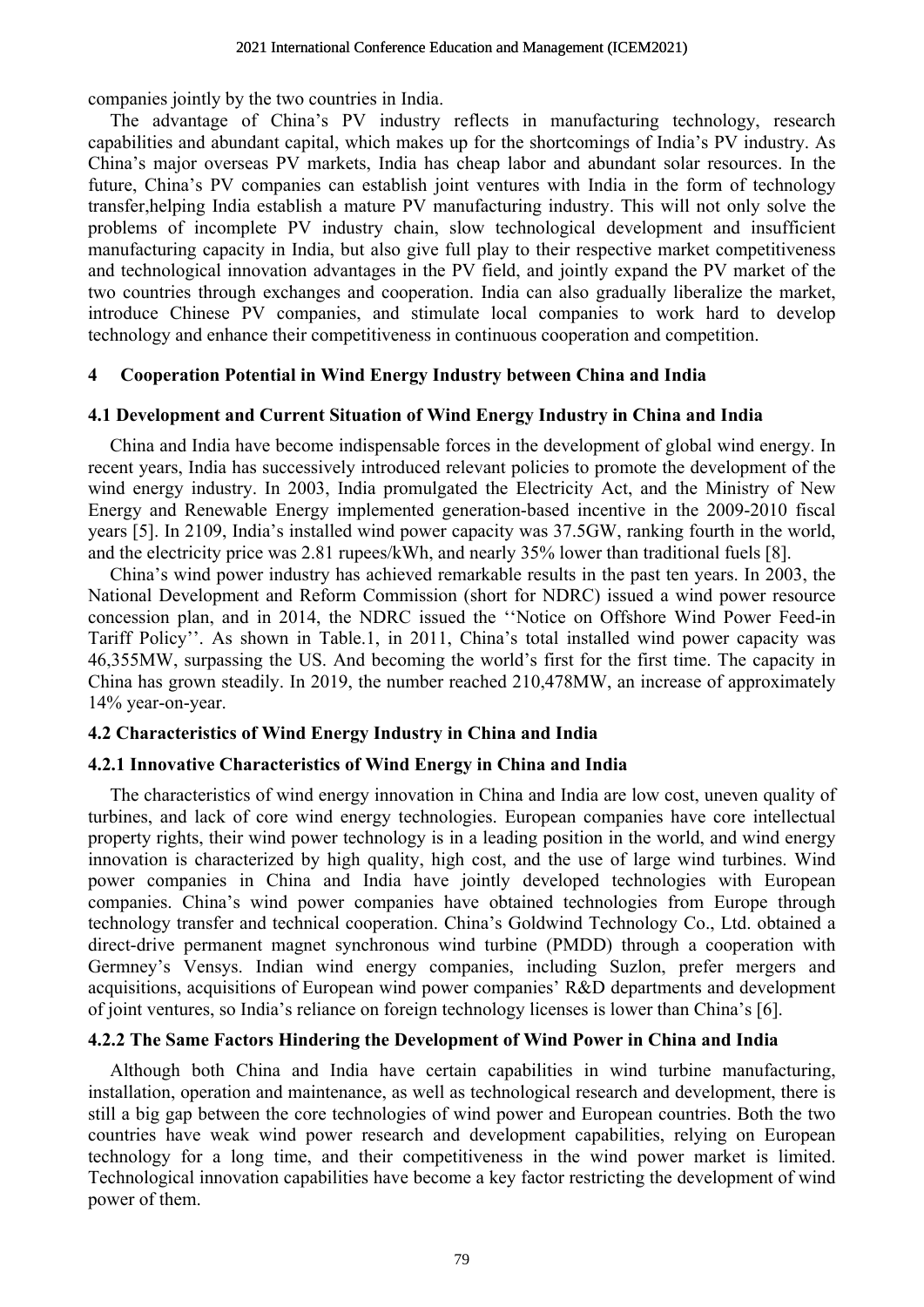#### **4.3 Prospects for Sino-India Cooperation in Wind Energy Industry**

Manufacturing technology is one of the key competitiveness of the wind power industry. China and India could strengthen cooperation in scientific research and development in the wind energy manufacturing industry. If the core technology of wind power manufacturing is mastered and the capacity of a single wind power unit is increased, the number of installed wind turbines and the initial capital investment of wind power construction can be reduced. Besides, the installation workload and later operating costs also can be decreased. Therefore, manufacturing technology plays a vital role in the overall development of the wind energy industry. In 2017, the world's new wind power unit capacity was 2.525MW, while China's new wind power unit capacity was only 2.111MW, slightly higher than India but lower than the world level. The newly added wind power unit capacity can reflect the level of wind power manufacturing to a certain extent. At present, China and India lack independent intellectual property rights in wind turbine manufacturing technology, and their R&D level is limited. In the future, the two countries can conduct experience exchange and technical cooperation in the wind turbine manufacturing industry to improve the manufacturing technology level of wind turbine bearings, turbines, and fan blades.

China and India can strengthen cooperation in the field of fan intelligence. At this stage, wind power has entered the stage of large-scale equipment. The development of high-power units needs to be considered in more complex conditions, and the operation of wind turbines also needs to be controlled by intelligent software. Chinese wind farms use European WT and Windpro software, which cannot solve the design errors caused by terrain conditions. Therefore, China needs to develop wind power software suitable for local geographical conditions. India's information technology industry is globally competitive, with 75% of the world's digital talents, and about 200 IT Indian companies located in more than 80 countries around the world [9]. Hence, China can take advantage of India's information technology industry to jointly build a wind power data platform and develop wind turbine software with India.

#### **5 Conclusions**

After the outbreak of COVID-19 pandemic, the relationship between China and India deteriorated severely. At present, a severe economic situation is led by India's successive lockdown for controlling the epidemic. Whist China plays a considerable role in the global industrial chain, which is difficultly replaced by other countries in a short time. In addition, China and India are facing the optimization of energy structure simultaneously,and they both put the development of renewable energy in the first place. Thus, India is likely to explore new ways to cooperate with China in this field. After comparing and analyzing the PV and wind energy industries in China and India in this report, the author found that the advantages of China's PV manufacturing industry can make up for the deficiencies of Indian PV industry. Due to both countries lacking the innovation capability of core technologies in the wind power industry,they may cooperate in the felid of wind turbine intelligence. Consequently, the international competitiveness of their respective PV and wind energy industries would be enhanced.

There are still uncertain factors in the development of Sino-India relations,and also many difficulties to overcome in the cooperation in the field of renewable energy. However, once the two countries reach a consensus, a broad platform can be built for the cooperation between the two countries. Moreover, cooperation and technical exchanges in the fields of PV and wind energy will become a significant link to maintain friendly relations between China and India.

#### **References**

[1] Urban, F., Zhou, Y., Nordensvard, J., & Narain, A.. (2015). Firm-level technology transfer and technology cooperation for wind energy between europe, china and india: from north–south to south-north cooperation?. Energy for Sustainable Development, 28, 29-40.

[2] China Chamber of Commerce for Import & Export of Machinery & Electronic Products. (2019).